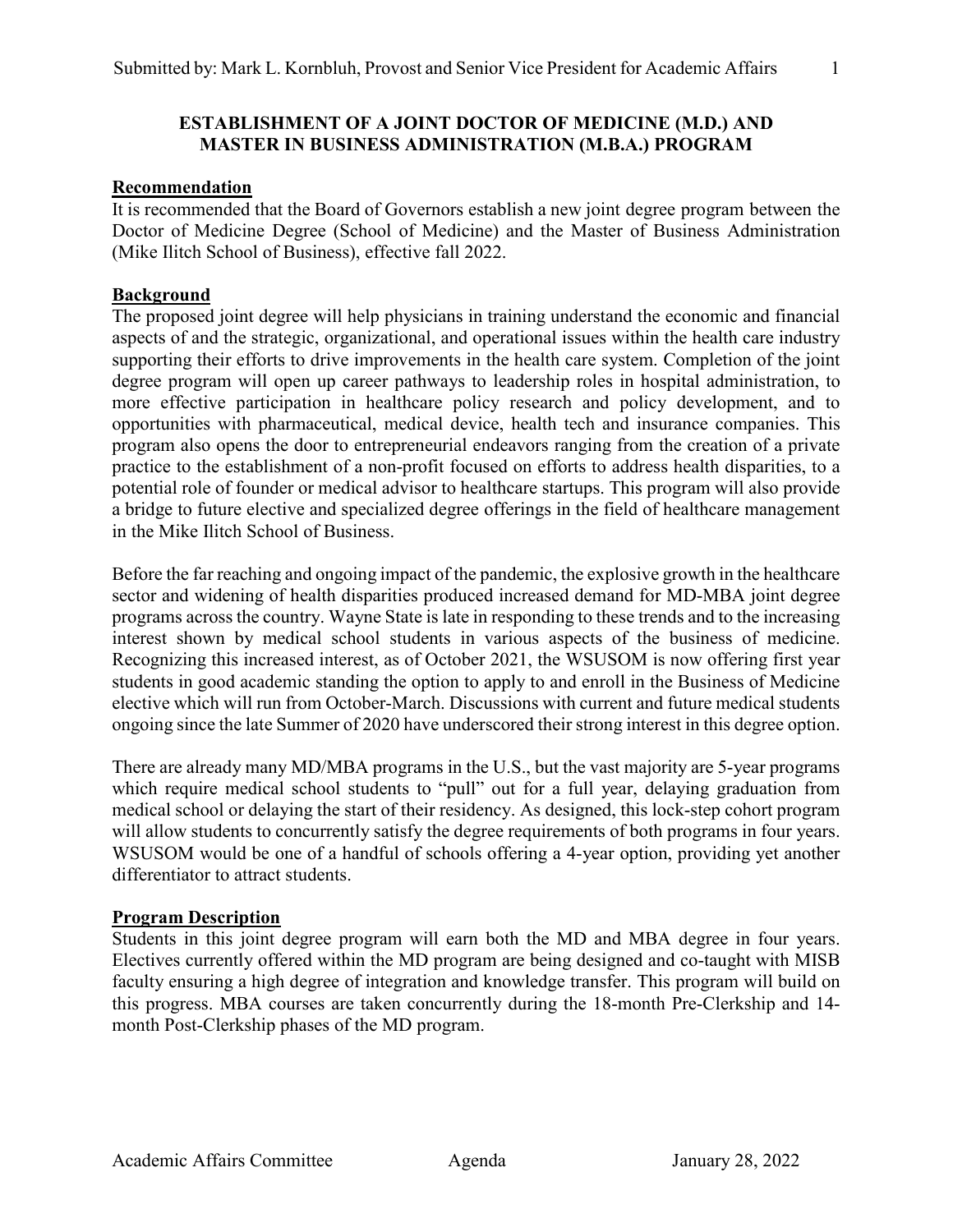Graduates of the program will benefit from joint preparation in medicine and business and increase the range of options for finding employment in either field. The curriculum will provide students with core courses in both the medicine and business, as well as supporting/elective courses in each field, and specialized course in medicine as well as business, along with the opportunity for interdisciplinary coursework with students and faculty in fields associated with healthcare, such as nursing, pharmacy, public health, and biomedical engineering. Upon successful completion of this program students will be prepared for employment as physicians and in a wide range of additional settings in the public and private sector.

# **Admission Requirements**

Applicants to this program must be admitted to both the School of Medicine four-year Doctor of Medicine Degree Program the Mike Ilitch School of Business MBA program. Students are first granted admission to the MD program and then apply to the MBA program during their first year of study. Students must meet the admission and graduation requirements of both programs and will enroll concurrently in the two programs during most of the period in which they are completing their degrees.

# **Curriculum Requirements**

The program structure which emerged following an examination other programs and a side-byside analysis of the WSU MD and MBA programs is a cohort program which is lockstep, with MD students completing all but one of the MBA core courses prior to their one-year clerkship, with the timing and sequence MBA courses situated within the best opportunities presented by the new SOM curriculum. Students complete a minimum of 36 credits total for the MBA program, with 9 credits transferred from the MD program; 9 credit hours are double-counted and used to fulfill the degree requirements for both the MD and MBA program. The medical students completing this program thus save time and money by completing this joint degree program.

#### **Graduation Requirements**

Admitted students must complete the required courses for both programs in order to graduate. All coursework must be completed in accordance with Graduate School policies and the regulations governing graduate scholarship and degrees. If students' complete requirements for only one degree, then one degree will be awarded. Although it is our intention that these students will complete both degrees in four years, it would be possible for students to complete requirements within six years of admission.

#### **Program Administration**

Each component of the joint degree will be administered by each respective faculty unit, as is the case for each independent degree. The School of Medicine will serve as the home department for the joint degree program.

#### **Budget and Resource Requirements**

Each constituent degree program already exists independently. No additional courses or faculty will be required for the joint degree; all required and elective courses are already being offered regularly by their respective faculty. The cohort model will mean that designated sections of the MBA core courses will be designed with the health care industry as the primary focus, though comparative studies will occur. The cost of offering these designated sections will be addressed